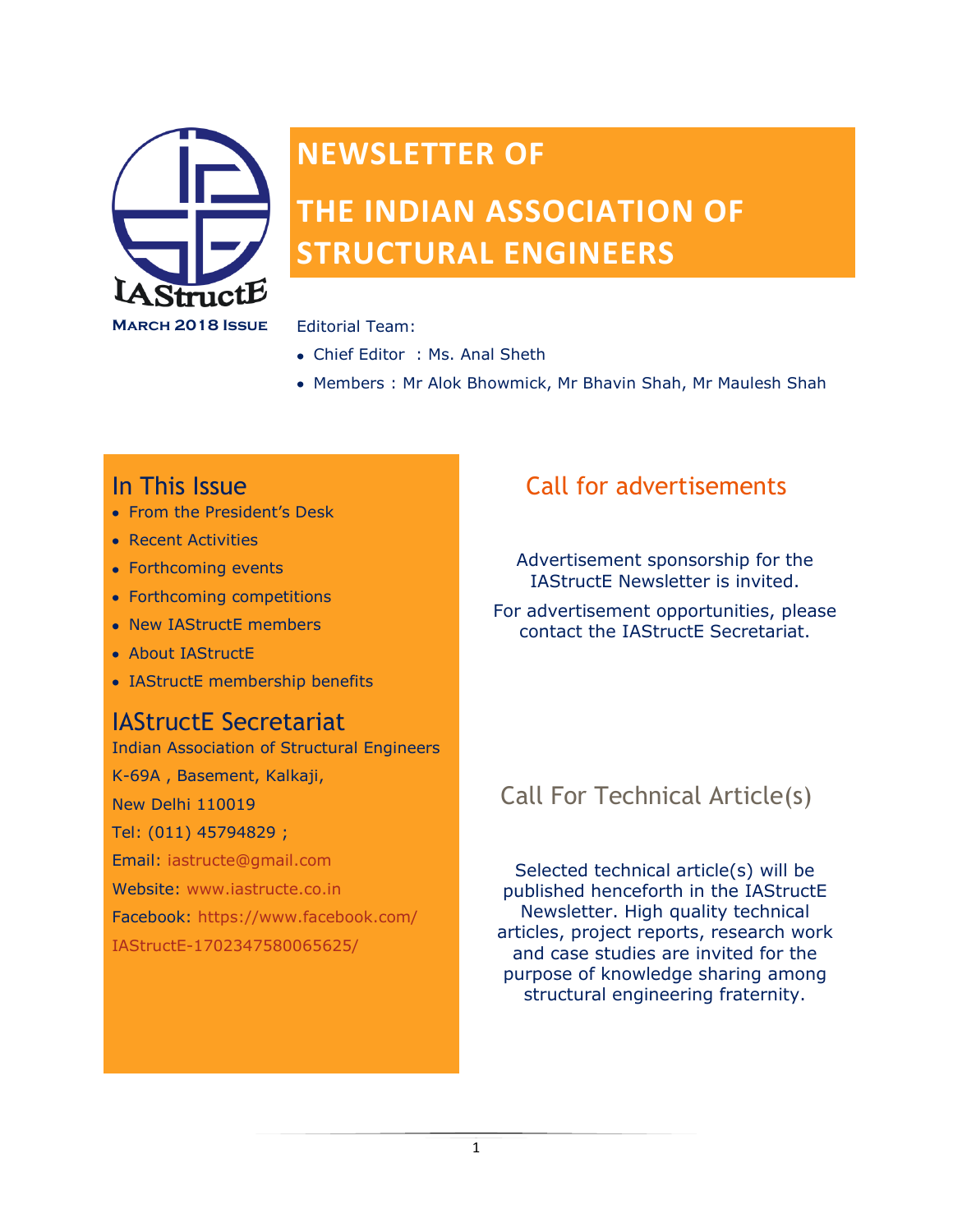

### From the president's desk

Dear Friends,

I am pleased to inform you that on the basis of the encouraging feedback received from the participants of the previous refresher courses organized in the recent past, IAStructE is organizing a new Refresher Course on "Design of Tall Buildings" starting from 28th April 2018, which will conclude on 16th June 2018. There will be an expert faculty for each lecture. The members who have interested to participate

should send their registration to the Secretariat at the earliest as we have limited seats.

You are also aware that we had recently revalidated the MoU with the Institution of Structural Engineers, UK (IStructE). You shall be happy to know that for the benefit to our members, a MoU has also been signed with the Japan Society of Seismic Isolation (JSSI). We are sure it will increase our visibility and benefit members. Efforts are on to sign such MOUs with other likeminded international professional bodies.

I also wish to inform you that our website [www.iastructe.co.in](http://www.iastructe.co.in/) has been updated. Now the feature "Member Login" has been added in the website. The members whose subscription is updated may activate their account on the website. In case of any difficulty, members may contact the Secretariat to activate the account. Members can have access to all IAStructE publications, Annual reports & newsletters etc.

IAStructE has also decided to revive its technical journal, Structural Engineering Digest (SED), starting with July, 2018 issue. It will be a quarterly technical journal of the Association. This will also provide a platform for sharing experience and knowledge of the leaders and for reporting the latest technical achievements/ advancements, as well as, the new tools and techniques available to the structural engineers. Your support by way of contributing technical articles, research reports, project report, case studies & advertisement etc. for publishing in SED shall be appreciated. Dr. S Chatterjee has accepted to lead this effort.

Do send your feedback and suggestions to further improve the Newsletter. Kindly contribute the articles, news and your achievements for publishing in the Newsletter.

Best Regards

Manoj Mittal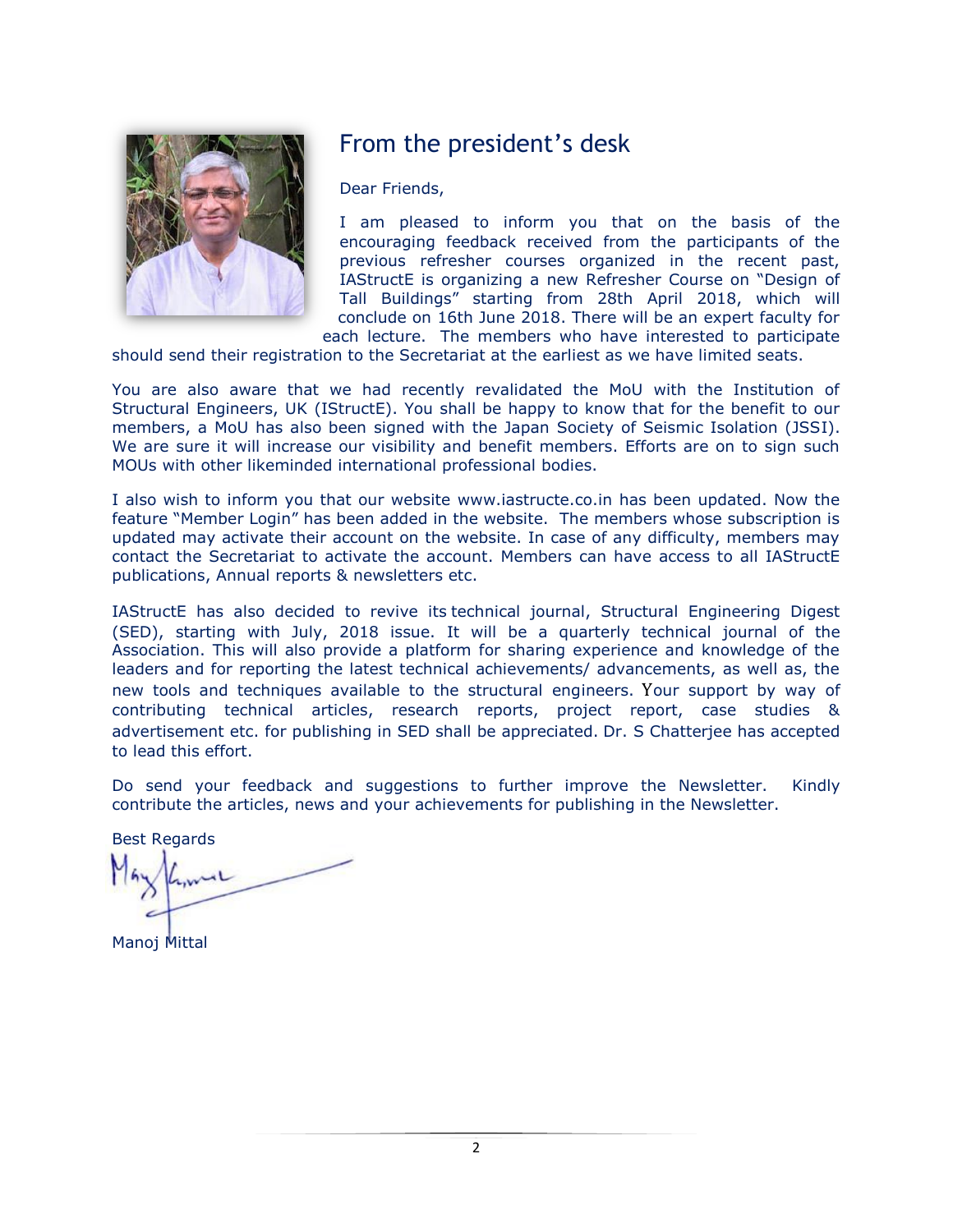### Recent Activities

#### **Technical Discussion on IS 13920:2016**

Technical Discussion on IS 13920: 2016 was organised by IAStructE Gujarat State Centre jointly with KACEA(Kutch Association of Civil Engineers & Architects Society) &Sanghi Cement on 17th February 2018 at Bhuj. The main focus of discussion was to highlight important clauses wherein greater interface is required between structural engineers & architects, importance of detailing in earthquake engineering, likely change in the trend due to the revised IS codes etc.



### **Technical Discussion on IS Codes of Earthquake Engineering (IS 1893 (Part 1) : 2016 & IS 13920 : 2016)**

Technical Discussion on IS Codes of Earthquake Engineering (IS 1893 (Part 1) : 2016 & IS 13920 : 2016) was organized by IAStructE Gujarat State Centre on 24th February 2018 at Rajkot.. The major changes made in the codes as compared to earlier version were discussed in detail. Some of the important clauses were discussed and debated. Few of them are listed below:

- Plan and vertical Irregularities in buildings
- Consideration of cracked moment of inertia for columns and beams
- Drift control for flat slab buildings
- Effect of Unreinforced Masonry Infill walls
- RC structural wall plan density
- Soft storey& Weak storey
- Design of gravity columns
- Non-linear dynamic analysis
- Strong column-weak beam concept, etc.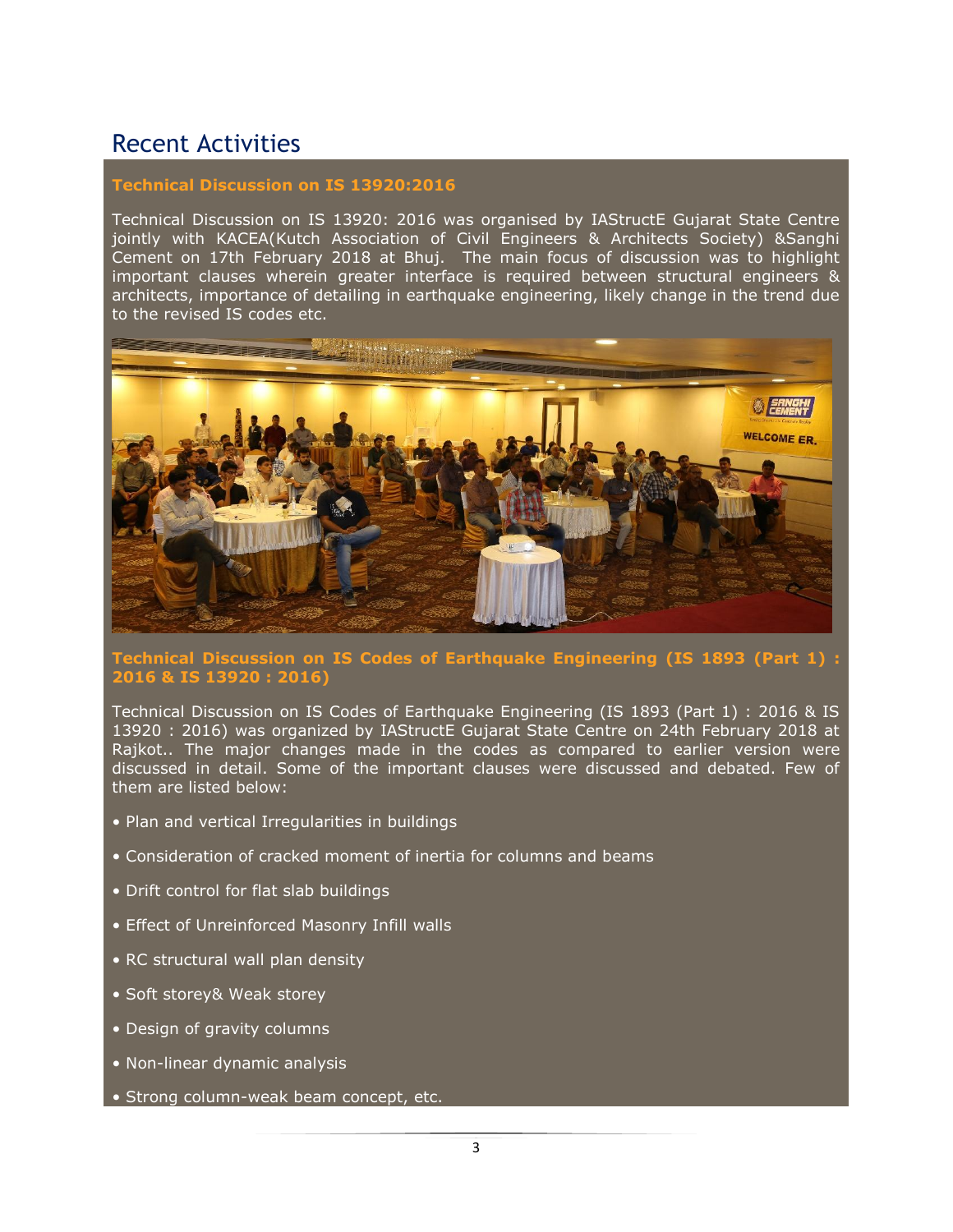#### **MoU with Japan Society of Seismic Isolation**

With the efforts of Mr Vipul Ahuja Governing Council member IAStructE during his visit to Japan the Memorandum of Understanding with the Japan Society of Seismic Isolation (JSSI) has been recently signed by its President Prof Akira Wada in Japan and by Mr Manoj Mittal President IAStructE in Delhi to pursue similar objectives pertaining to the profession of Structural Engineering in the two countries.



Click on the following link to view; <http://iastructe.co.in/MoU-with-IStructE-UK.pdf> AND <http://iastructe.co.in/MoU-with-JSSI.pdf>

#### **Technical Lecture on Wind Engineering**

The technical lecture on Latest and Greatest in Wind Engineering by Dr. K. Suresh Kumar, Principal and Managing Director, RWDI (India) was organized on 22nd March 2018 at Consultancy Development Centre, New Delhi.

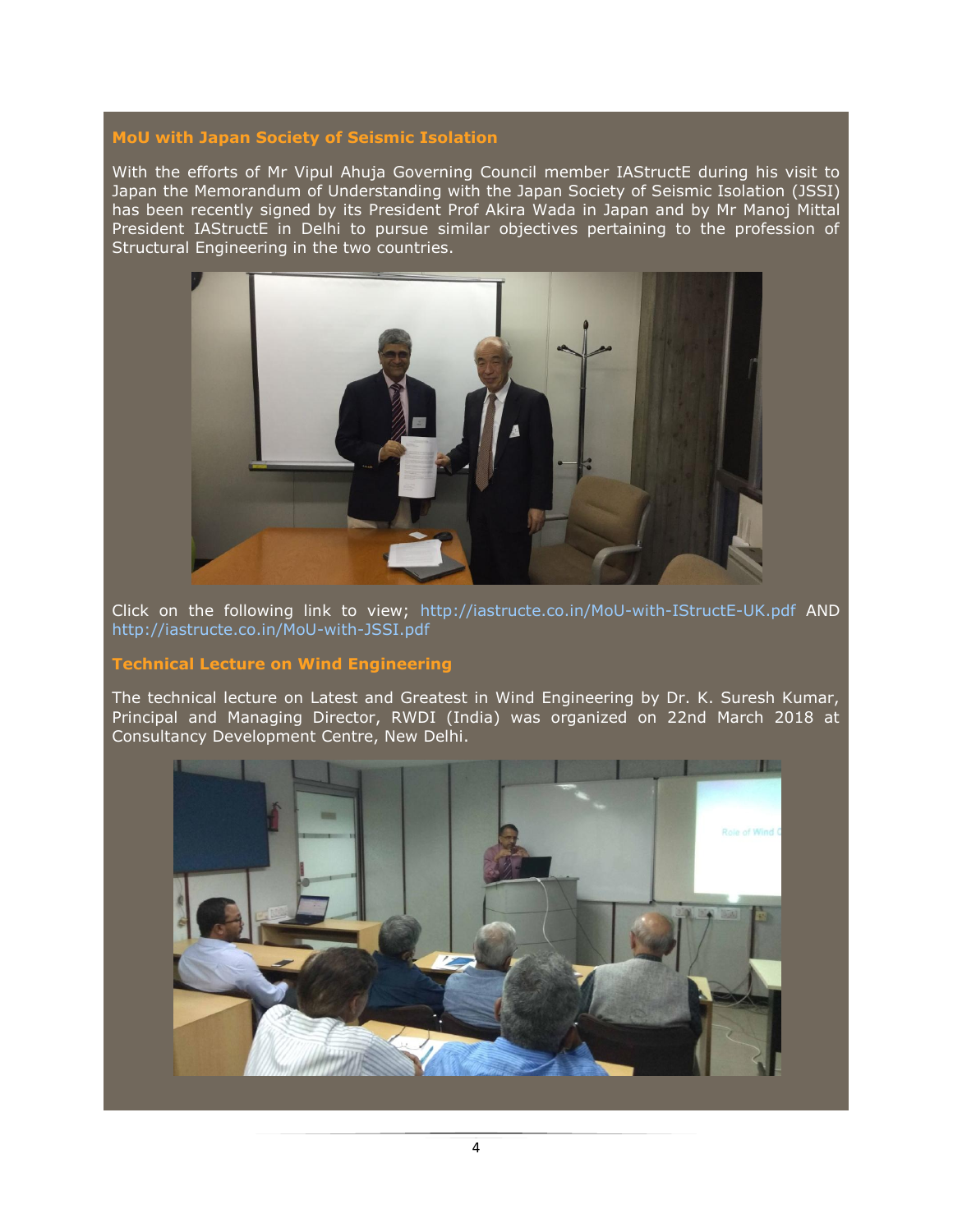### Forthcoming events

#### **Refresher Course on Design of Tall Buildings**

Refresher Course on "Design of Tall Buildings" starting from 28th April 2018, which will be concluded on 16th June 2018. It will be a 32 Hrs. course (16 lectures of 2 hours each). The lectures will be held on every Saturday morning from 9.00 AM to 01.15 PM (with 15 mins. Tea break in between). The venue shall be PHD Chamber of Commerce & Industry, PHD House, 4/2 Siri Institutional Area, August Kranti Marg, New Delhi 110016. There will be an expert faculty for each lecture. Course participation fee shall be Rs. 7,500/- for IAStructE members and Rs.10,000/- for non-members. Group discount of 10% shall be available in case there are more than 3 numbers of participants from the same organization. In view of limited seats (maximum 80 seats) in the course you are advised to send your confirmation at the earliest possible, latest by April 15, 2018. IAStructE Secretariat may be contacted for further details. Mr. S C Mehrotra Governing Council member will be Course Coordinator. For more information please visit **<http://iastructe.co.in/Annoucement.pdf>**

### Forthcoming competitions

**IAStructE-S C Mehrotra National Technical Paper Competition (Open Category)**

IAStructE-S C Mehrotra National Technical Paper Competition (open category) for all Civil/Structural Engineering Professionals and Academicians on the theme "Earthquake Resistant Analysis and Design of Iconic Structures: Bridges, Multi-storey buildings, Industrial Structures (R.C.C. or Steel)" has been announced. Last date of submission of entry is 30th April 2018. Prize money is Rs. 40,000/-. Please visit **<http://iastructe.co.in/>** for more details click or paste the following link in your browser. **<http://www.iastructe.co.in/Poster-Technical-Paper-Competition-open-to-all.pdf>**

**IAStructE-S C Mehrotra National Technical Paper Competition for Undergraduate/Post Graduate Students**

IAStructE-S C Mehrotra National Technical Paper Competition for Undergraduate/Post Graduate Students of Civil/Structural Engineering on the theme "Technological Solutions for Affordable Housing" has been announced. Last date of submission of entry is 30th April 2018. Prize money is Rs. 10,000/-. Please visit **<http://iastructe.co.in/>** for more details click or paste the following link in your browser. **[http://www.iastructe.co.in/Poster-](http://www.iastructe.co.in/Poster-Student-Technical-Paper-Competition.pdf)[Student-Technical-Paper-Competition.pdf](http://www.iastructe.co.in/Poster-Student-Technical-Paper-Competition.pdf)**

The feature of member login in the association"s website has been added. Now, The members whose subscription is updated may activate their account on the website. Members can have access to all IAStructE publications, Annual reports, Newsletters & proceedings of Seminar/Workshops. In case of any difficulty, members may contact the Secretariat to activate the account.

### **Visit [www.iastructe.co.in](http://www.iastructe.co.in/)**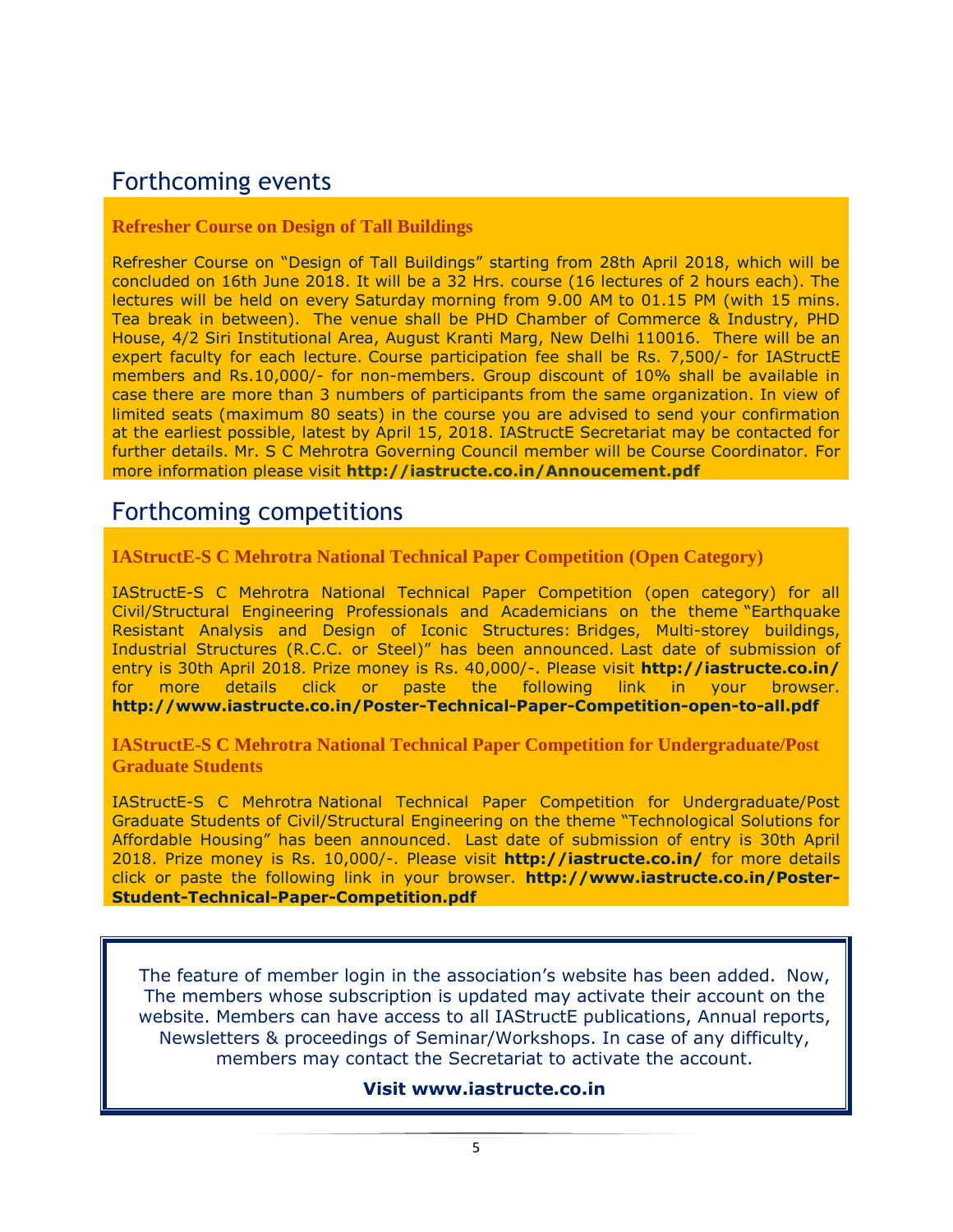### New IAStructE Members

| "FELLOW" Grade Members           |                                        |                                                                                                      |                  |
|----------------------------------|----------------------------------------|------------------------------------------------------------------------------------------------------|------------------|
| M/S No                           | <b>Name</b>                            | Designation, Organization                                                                            | <b>City</b>      |
| $F-419$                          | Mr Reji Zachariah                      | Managing Director, S & R<br><b>Consultants</b>                                                       | Kochi            |
| "MEMBER" Grade Members           |                                        |                                                                                                      |                  |
| M/S No                           | <b>Name</b>                            | Designation, Organization                                                                            | <b>City</b>      |
| $M-247$                          | Mr. A. V. S. R. Raghu<br>Ram           | Dy. Manager, Adani Infra (India)<br><b>Ltd</b>                                                       | Ahmedabad        |
| $M - 248$                        | Mr Nizam Ali K.A.                      | Structural Engineer,<br><b>Technicons Structural Consultants</b>                                     | Kochi            |
| "ASSOCIATE MEMBER" Grade Members |                                        |                                                                                                      |                  |
| M/S No                           | <b>Name</b>                            | Designation, Organization                                                                            | <b>City</b>      |
| AM-234                           | Ms. Anisha Annee                       | Jr. Engineer,<br><b>Skeleton Consultants Pyt Ltd</b>                                                 | <b>Noida</b>     |
| AM-235                           | Mr. Shubhankar Petal                   | Design Engineer,<br>Skelteon Consultant Pvt. Ltd                                                     | <b>Noida</b>     |
| AM-236                           | Mr. Varun Singh Jain                   | Dy. Engineer (Structures),<br><b>LEA Associates South Asia Pyt Ltd</b>                               | <b>New Delhi</b> |
| AM-237                           | Mr. Sayan P. Chatterjee                | Sr. Design Engineer (Bridges),<br><b>LEA Associates South Asia Pvt Ltd</b>                           | <b>New Delhi</b> |
| AM-238                           | Mr Harmanpreet Singh<br><b>Bhattal</b> | Assistant Manager-Railways,<br>Delhi Integrated Multi Modal<br><b>Transit System Limited (DIMTS)</b> | Delhi            |

### About IAStructE

Indian Association of Structural Engineers (IAStructE) is the national apex body of structural engineers in India established with the objective to cater to the overall professional needs of structural engineers. The association has become the source of expertise and information concerning all issues that involve structural engineering and public safety within the built environment. It has no commercial aim or objective. IAStructE is purely a professional learned society with the prime objective of supporting and protecting the profession of structural engineering by upholding professional standards and acting as a mouthpiece for structural engineers. IAStructE endeavors to ensure that it's members develop the necessary skill in structural engineering and work to the highest standards by maintaining a commitment to professional ethics and standards within structural engineering. IAStructE strives for continued technical excellence; advancing safety and innovation across the built environment. It also strives to make available to the Government, Public Sector and Private Sector - a credible source of well qualified and experienced Structural Engineers. A nationwide database of Structural Engineers has been compiled and is being constantly updated. IAStructE undertakes a broad range of technical activities which are aimed at information sharing and capacity building. The association provides opportunity for all the